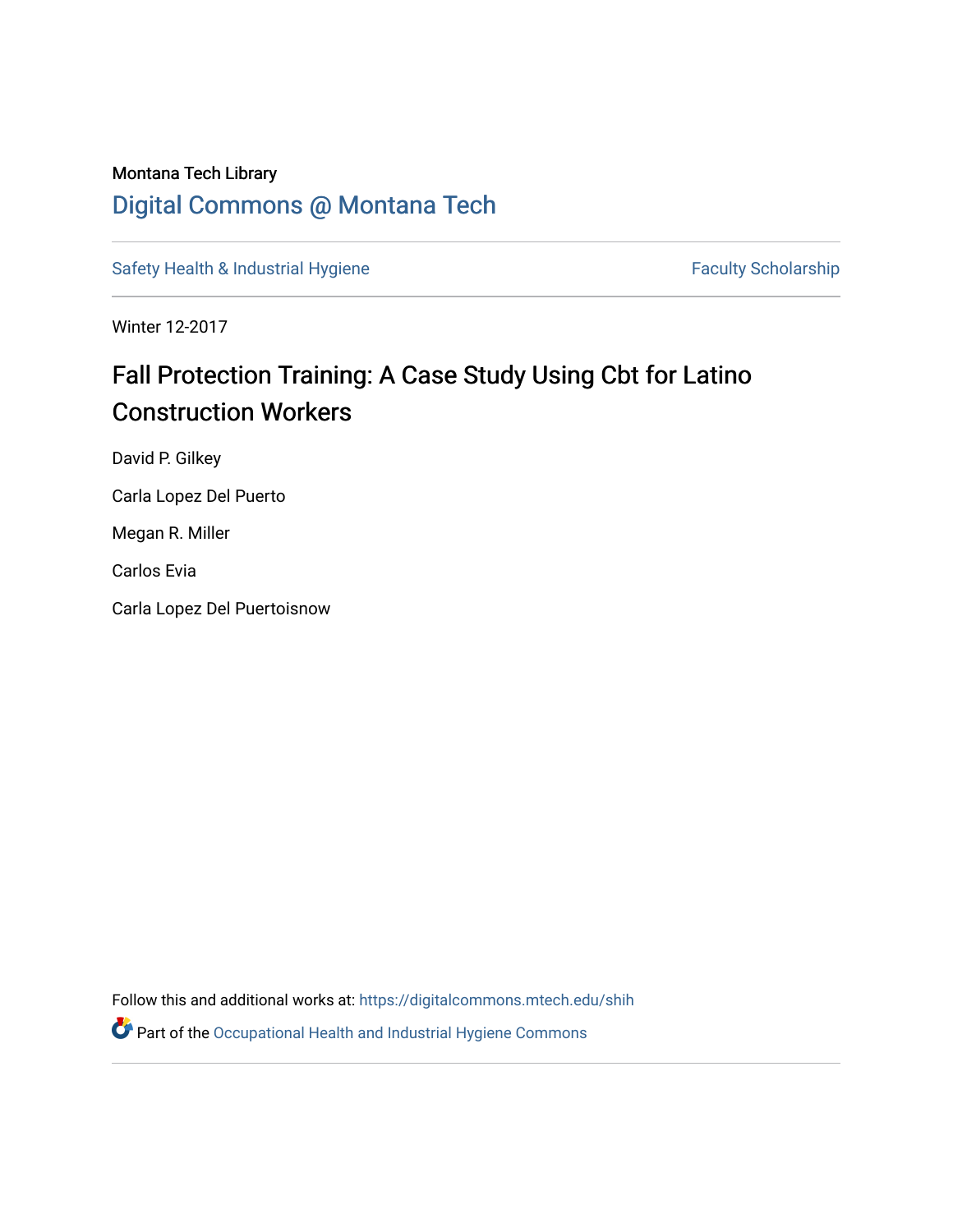

**Research Article Volume 3 Issue 1 - December 2017 DOI:** [10.19080/JOJPH.2017.03.555](http://dx.doi.org/10.19080/JOJPH.2017.03.555601)601



**JOJ Pub Health** Copyright © All rights are reserved by David P Gilkey

# **Fall Protection Training: A Case Study Using Cbt for Latino Construction Workers**



#### David P Gilkey<sup>1\*</sup>, Carla Lopez Del Puerto<sup>2</sup>, Megan R Miller<sup>2</sup>, Carlos Evia<sup>3</sup> and Carla Lopez Del Puertoisnow<sup>4</sup>

*1 Environmental and Radiological Health Sciences, Colorado State University, USA*

*2 Department of Construction Management, Colorado State University, USA*

*3 Department of English and Center for Innovation in Construction Safety and Health Research, Poly Technical University, USA* 

*4 Department of Civil Engineering, The University of Puerto Rico, USA*

**Submission:** December 5, 2017; **Published:** December 21, 2017

**\*Corresponding author:** David P Gilkey, Environmental and Radiological Health Sciences at Colorado State University, USA, Tel: 80523-186; Email: dgilkey@colostate.edu

#### **Abstract**

Latino construction workers are at an increased risk of worksite injuries and fatalities due to language, cultural barriers, and ineffective training. This case-study investigated computer-based video training (CBT) for scaffold safety. The CBT training was developed using a participatory approach involving direct input from Latino roofers and framers. This paper focuses on evaluation-improvement of training that combined workers' ideas of a safe work environment with OSHA standards. Researchers investigated the appropriateness and effectiveness of a brief CBT presentation addressing fall protection and scaffold use among Latino roofers. The results indicated that Latino construction workers at a roofing company in Colorado gained knowledge (p-value <0.05) and liked the use of a culturally appropriate educational video as a method of training. The positive reactions to the training intervention are encouraging and support information and communication technologies (ICTs) for training Latino construction workers with lessons learned for follow-up training and evaluation.

**Keywords:** Construction Safety; Computer Based Training; Latino Construction Workers; Training In Spanish

#### **Introduction**

The construction industry employed 9.1 million workers in 2010 and contributed 3.5% of the gross national product to the US economy (Center for Construction Research and training Construction work has remained a high-hazard industry with 13,882 workers killed in the course of employment between 1992 and 2010 [1] reported that between 2003 and 2010, 1,917 residential construction workers died in the US due to falls. In 2010, 802 construction workers lost their lives with falls accounting for nearly half of all fatalities. A recent study by found that 32% fell to lower levels, 23% from ladders, and 18% from platforms. Exported that 48% of fatal falls evaluated were in residential construction and 16% were from scaffolds. Roofers (80%) were at greatest risk compared to other specialty trades. Falls remain the leading cause of fatality for foreign-born Hispanic workers who are among those at highest risk. Latinos experience work-related injuries at twice the rate compared to non-Latino US workers and fatality rates 21% higher than their white peers, at a rate of 4.4 / 100,000 compared to 3.5 / 100,000. There were an estimated 2.5 million Hispanics comprising 27% of the construction workforce in the U.S., yet they made up 33% of all fall related fatalities between 2003 and 2010.

All workers in the construction industry face the inherent risks for injury regardless of their ethnicity [2] nevertheless, language, cultural barriers [3,4] and ineffective training can further diminish workers' understanding and reaction to potential hazards, degrade work safe behaviors and limit use of effective controls [5-8] found that peer-led participatory safety training for Latino day-laborers significantly improved work safe behaviors. The training experience positively affected their attitudes toward safety training, use of safety materials, self-protective behaviors such as increasing their use of PPE and the willingness to engage their employer around safety issues [9] also found significant improvements with behavioral change among 446 Latino workers trained over three years. Their study identified improved evaluation scores in knowledge gains, improved hazard identification skills, self-efficacy and sustainable health and safety activities. This study included 87% foreign-borne Latinos from Mexico who participated in 25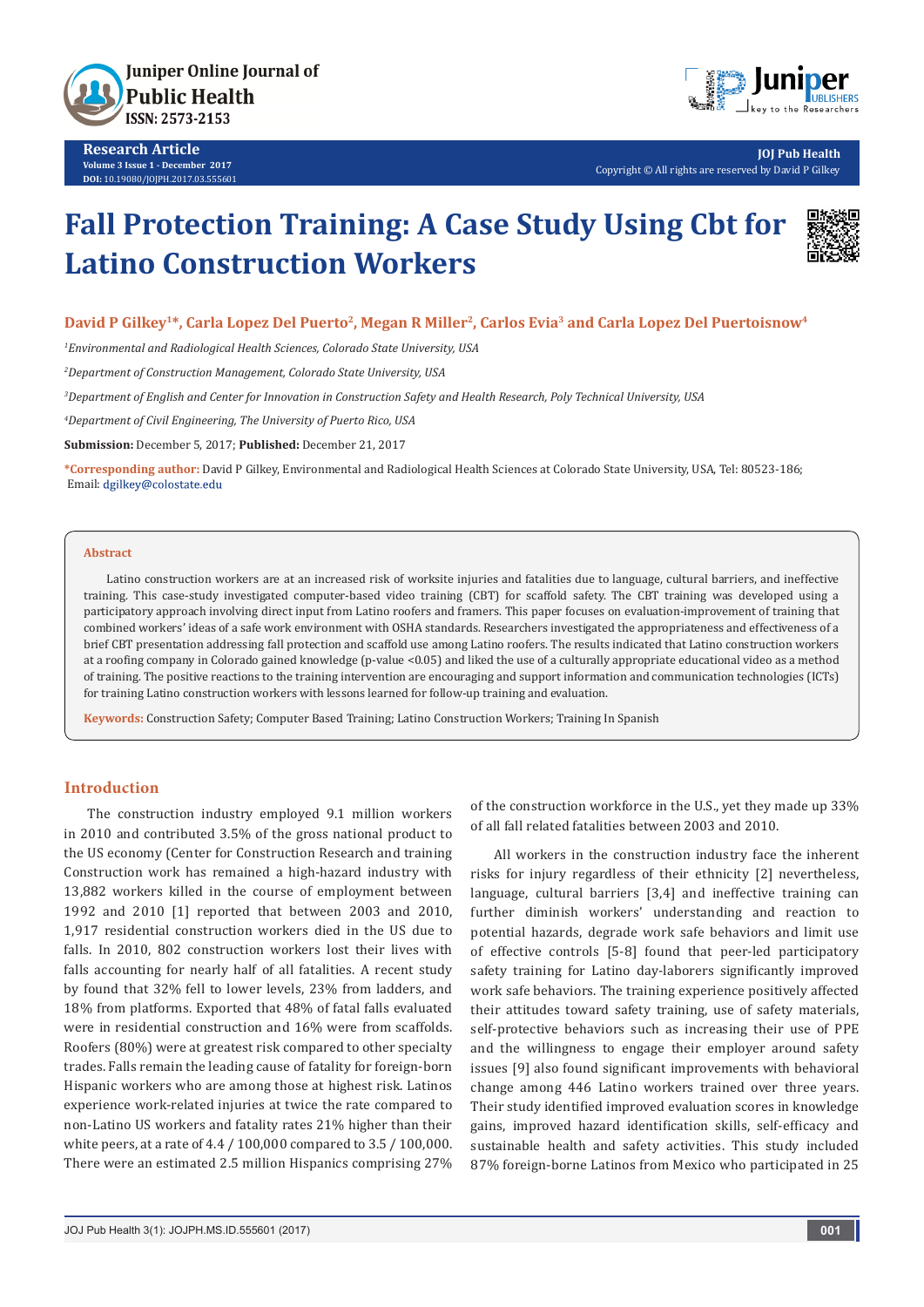OSHA 10-hour training sessions. Significant knowledge gains were found relating to the importance of guard rails to mitigate fall hazards as well as other safety hazards. These investigators also identified the lack of rigorous application and evaluation of instruments when assessing Latino workers.

The most common approach to training Latino construction workers in the US is to translate English materials into Spanish and then use those materials in sessions led by bilingual trainers [10]. However, direct translations methods may lead to inaccuracies [11] that can be misleading and even have fatal outcomes [12]. Ineffective safety training is one of the leading contributions to workplace accidents for Latino construction workers, and the construction industry lacks appropriate tools to effectively educate Spanish-speaking workers about fall protection and other workplace hazards [13,14]. Other than agriculture, the construction industry has the highest proportion of Latino workers in the U.S. [15], making the construction industry a high priority for safety research and translation to practice. Many Latino construction workers are classified as laborers, accounting for more than 38 % of all laborers in the industry Olbina, Hinze, & Ruben.

The five most common trades for Latinos working in construction include carpentry, concrete, painting, drywall installation, and roofing Good rum [16,17]. While Latino workers continue to account for a disproportionate number of occupational injuries in the construction industry there remains a paucity of research involving Latino workers [18] Brunette MJ There is a significant need to understand and address the disparity between working ethnic groups [19] found that Latinos experienced a 4.4 / 100,000 fatality rate (RF) overall and more than a two-fold increase for the construction sector with a FR of 10.9 / 100,000. Their data yielded an odds ratio of 1.92 (CI 1.33-2.75) for the Latino worker to experience falls. Research is needed to evaluate and identify effective training strategies. Proof of training effectiveness remains difficult to measure however, Forst et al. states intent to change, increase in knowledge and behavioral change are positive evidence for effectiveness. Only long-term follow up and actual injury and fatality data can prove effectiveness. As reported in previous publications (Evia ; Evia & Patriarca,), this study has the overarching purpose of bridging the gap between traditionallytranslated materials developed originally in English and actual information needs and preferences of Latino construction workers. Its main approach was to incorporate elements of participatory design (PD) to understand the intended audience and empower workers to take an active role as contributors in the video's development and evaluation. As a research methodology, PD is based on labor-analysis ideas originally used in the 1970s by Norwegian unions looking for a more democratic approach to the design of workplace tools. Its fundamental idea is ''the involvement of workers, as users of technology, in the design of the tools they are using in their work place'' [20,21] identifies

three key criteria for evaluating PD projects and interventions: (a) quality of life for workers, (b) collaborative development, and (c) iterative process.

The purpose of this paper is to report on the evaluation of a CBT session on the topic of safety when using scaffolds on construction sites. Aimed at Spanish-speaking construction workers, the video was developed in a participatory design approach, involving direct input from Latino roofers and framers. Originally developed with input from Latino construction workers in Virginia the CBT video combined workers' ideas of a safe work environment involving scaffolds with OSHA standards and recommendations. Following the criteria for participatory design proposed by Spinuzzi, this paper focuses on the iterative process of evaluation-improvement of the training video. After incorporating additional feedback from Latino construction workers, and with enhanced representation of OSHA standards, this follow-up case study investigated the appropriateness and effectiveness of the video enhanced CBT addressing fall protection and scaffold use among Latino roofers in the Denver metro area of Colorado.

#### **Methods**

The first version of the training video used stop-motion animation with construction figurines from Fisher Price's Little People (with proper authorization from the toymaker). Previous work (Evia ; Evia & Patriarca) reports on that version's evaluation and effectiveness. However, during training sessions and expert reviews conducted in Virginia, Massachusetts, and North Carolina in 2012 and 2013, new feedback emphasized areas for improvement in the video's iterative development, which included the following:

a) Although workers rated the video's balance of entertainment and training content as appropriate, contractors and supervisors were concerned about the use of Fisher Price toys when representing serious work place hazards.

b) The Fisher Price toys could not move their "arms" or "legs." Workers pointed out the need of having figurines that looked more anthropomorphic and could be shown climbing stairs and holding objects.

c) The video represented the workers' vision and in some instances was not exactly in compliance with OSHA's 29 CFR 1926 regulations for construction.

d) The research team needed further evaluation with a larger number of workers.

To address those areas for improvement, the team developed a new version of the video, which respected the original workerdeveloped script but ensured OSHA compliance. Instead of Fisher Price toys, the revised video features stop-motion animation with wooden manikins (Figure 1).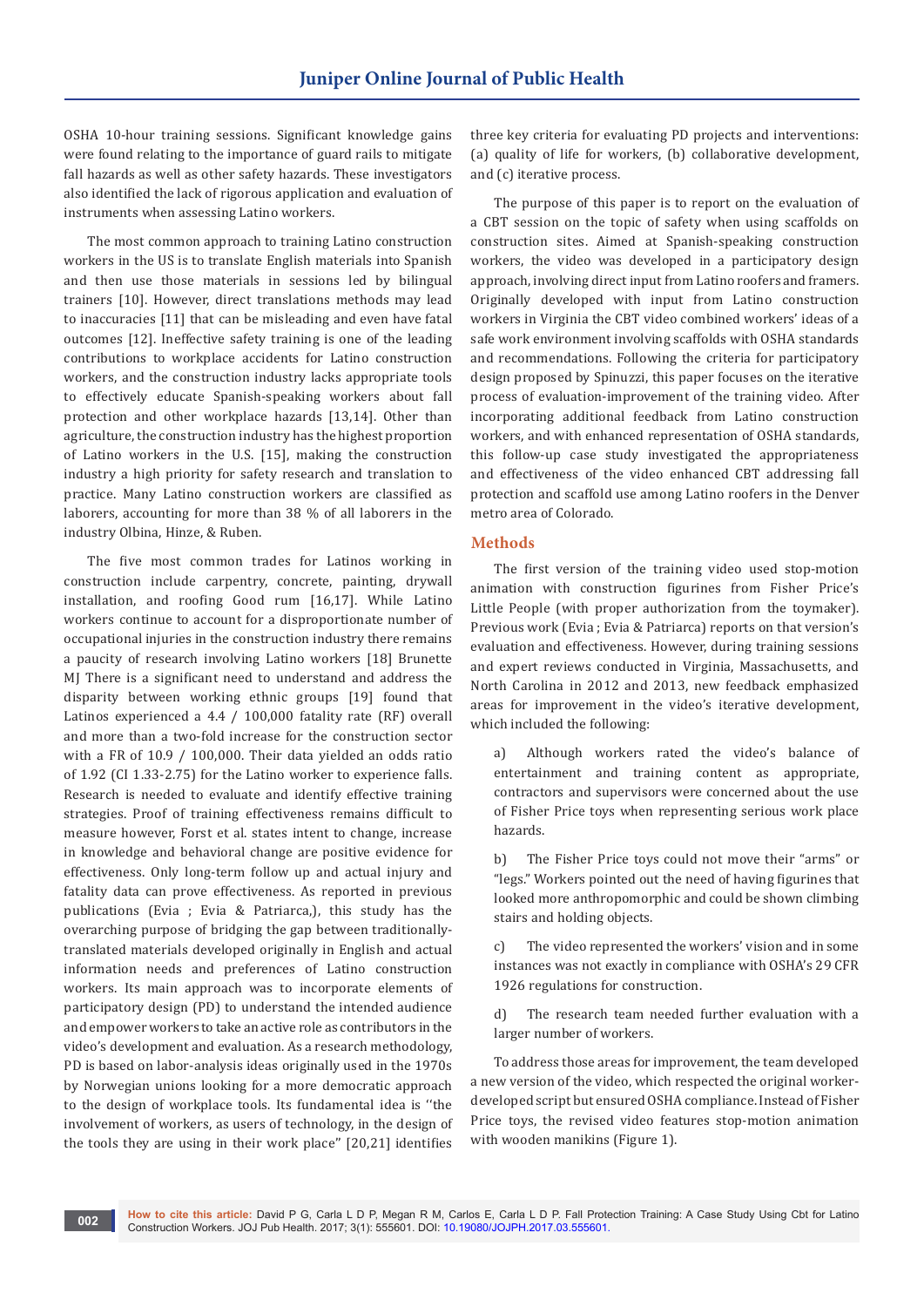



The evaluation strategy for this study used a mixed methods research design with concurrent triangulation strategy that utilizes both qualitative and quantitative evaluation [22,23]. The concurrent triangulation approach allows the researchers to collect both qualitative and quantitative data concurrently to determine if there is convergence, differences or a combination of both. The mixed methods approach was used to strengthening the overall study (Creswell & Plano-Clark). The methodological approach incorporated the use of a survey instrument, educational CBT video intervention and pre and post written testing consisting of yes or no questions. There were questions with discrete, categorical and open-ended responses which examined the participants' demographic information and their reactions to the video. The responses were gathered via self-report survey sad ministered by a field researcher. The overall intent was to evaluate the CBT platform for effective communication, the participants' reactions, and relevance for Latino workers, cultural appropriateness, and knowledge gain. It also provided insight into whether or not the workers' demographics influenced the learning outcomes of the intervention and if evaluation methods were appropriate to detect changes in learning. Participation in this study was voluntary. Participants were recruited through convenience sampling and were employees of a roofing company in Northern Colorado that agreed to participate in this study. The only workers excluded from participating were those who did not speak Spanish. Each participant received a five-dollar cash incentive and was required to complete a verification form, which consisted of subject's name, signature and the date. The form was kept separate from the surveys to limit the risk of the participants' identities from being revealed. The

survey consisted of 19 questions pertaining to the participants' demographics, 14 questions inquired about their reactions to the video and its cultural relevance, and 10technical questions with multiple choices about fall protection and scaffold use. Participants were asked to respond to each technical item either positively or negatively. Demographic questions addressed age, main language, trade, country of origin, number of years in the industry, amount of fall protection training at work, and if the training was in the participant's main language. Seventeen of the 19 demographic questions were multiple choice and two were open ended. Ten of the questions evaluated the participants' reactions to the video and its cultural relevance was multiple choices and four were open ended questions. The multiple choice questions used a Like rating scale from one to five, with one being when participants totally disagreed and five being when they totally agreed with the corresponding statement. When an open-ended question was used, individual responses were grouped and assigned a coded number. For example, if the survey question, "In what country were you born?" was answered with "Mexico," this response was coded as "1." If any other participant provided "Mexico" on their survey, the same number was assigned to that response. This process was repeated until every response received a code number. The surveys were coded; the results were manually entered into a Microsoft Excel spreadsheet. The raw data were moved to Stat Plus: Mac ™ for analysis. Data analysis included descriptive statistics and frequencies to determine means, ranges and proportions. The paired two-sample, t-test statistic was used to evaluate variance in pre and post intervention testing and knowledge gains.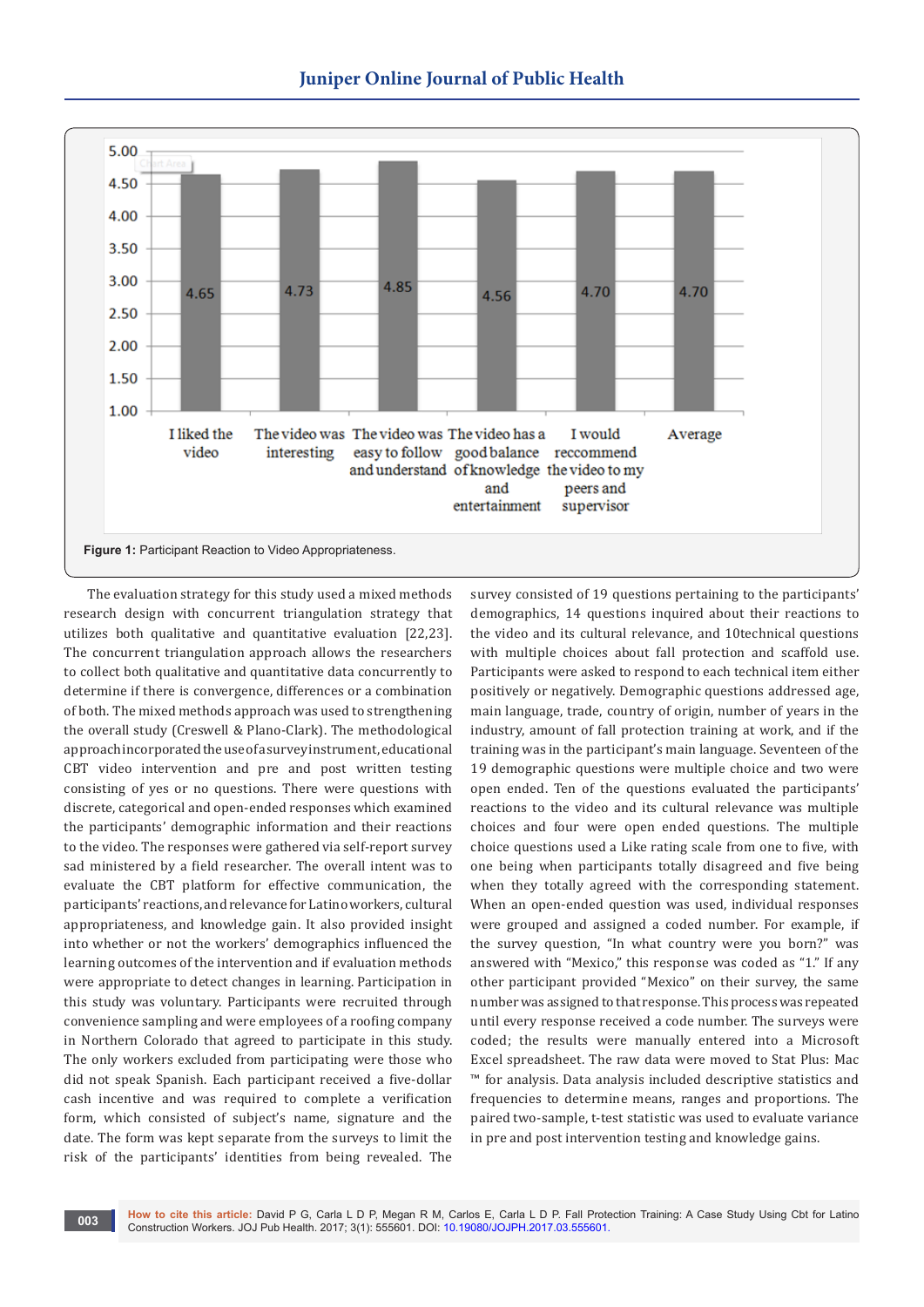#### **Results**

**Table 1:** Roofers by Age, Years in Construction in Country of Origin and Highest academic degree.

| Age                                          | N              | $(\% )$ |
|----------------------------------------------|----------------|---------|
| 30 or younger                                | 12             | 30%     |
| Between 31 and 40                            | 19             | 48%     |
| Between 41 and 50                            | $\overline{7}$ | 17%     |
| Older than 50                                | $\overline{2}$ | 5%      |
| Years in construction in country of origin   |                |         |
| I didn't work in construction                | 15             | 40%     |
| Less than a year                             | $\overline{2}$ | 6%      |
| 1-3 years                                    | 3              | 8%      |
| 4-6 years                                    | 4              | 11%     |
| More than 7 years                            | 13             | 35%     |
| Highest academic degree                      |                |         |
| Attended elementary school, did not graduate | 3              | 8%      |
| Graduated elementary school                  | 5              | 13%     |
| Attended middle school, did not graduate     | 2              | 5%      |
| Graduated middle school                      | 13             | 33%     |
| Attended high school, did not graduate       | 9              | 24%     |
| Graduated high school                        | 3              | 8%      |
| Vocational or technical school               | $\mathbf{1}$   | 2%      |
| Attended a University, did not graduate      | $\overline{2}$ | 5%      |
| Graduated from a University                  | 1              | 2%      |

The survey was completed by 45 Latino roofers. One hundred percent of the study participants reported their gender as male. When asked to provide their age, the participants were given four possible answers: 30 or younger, between 31 and 40, between 41 and 50 and older than 50 years of age. Of the 40 participants who responded, 78 % reported they were 40 years old or younger (Table 1). When asked to provide their primary **Table 2:** Hours of Safety Training in the Last Year

or main language, 98 % reported that their main language was Spanish. Only 2% of the study population identified English as their main language. Of the 40 participants who responded when asked to identify their country of origin, 93% reported that they were born in Mexico; 5 % reported they were born in the US and 2% were born in Bolivia.

| <b>Hours of Safety Training</b> | N  | (%)   |
|---------------------------------|----|-------|
| 0 hours of safety training      |    |       |
| 1 hours of safety training      |    | 2%    |
| 2 hours of safety training      |    | $2\%$ |
| 3 hours of safety training      |    | $2\%$ |
| 4 hours of safety training      |    | $2\%$ |
| 5+ hours of safety training     | 39 | 92%   |

 In addition to providing their country of origin, participants provided the number of years they had lived in the US. Possible responses were: less than a year, 1-3 years, 4-6 years and more than 7 years. Of the 37 responding, 92 % reported they had lived in the US for more than seven years and the remaining 8% had lived in the US between four and six years. Forty-six percent reported that they had less than one year or no construction experience in their country of origin (Table 2). Eighteen percent indicated that they had between one and 6 years of construction experience in their country of origin and 35% indicated that they had more than 7 years of construction experience in their country of origin. When asked about their highest academic degree, 83 % reported that they did not complete high school. The average education degree earned by the participants who responded was the completion of middle school. One hundred percent of the participants had received safety training in the past year and 92%had received more than five hours of training. Seventy-six percent indicated that the training they received included information on fall protection and scaffolding. When asked if the training they received was in their main language, 95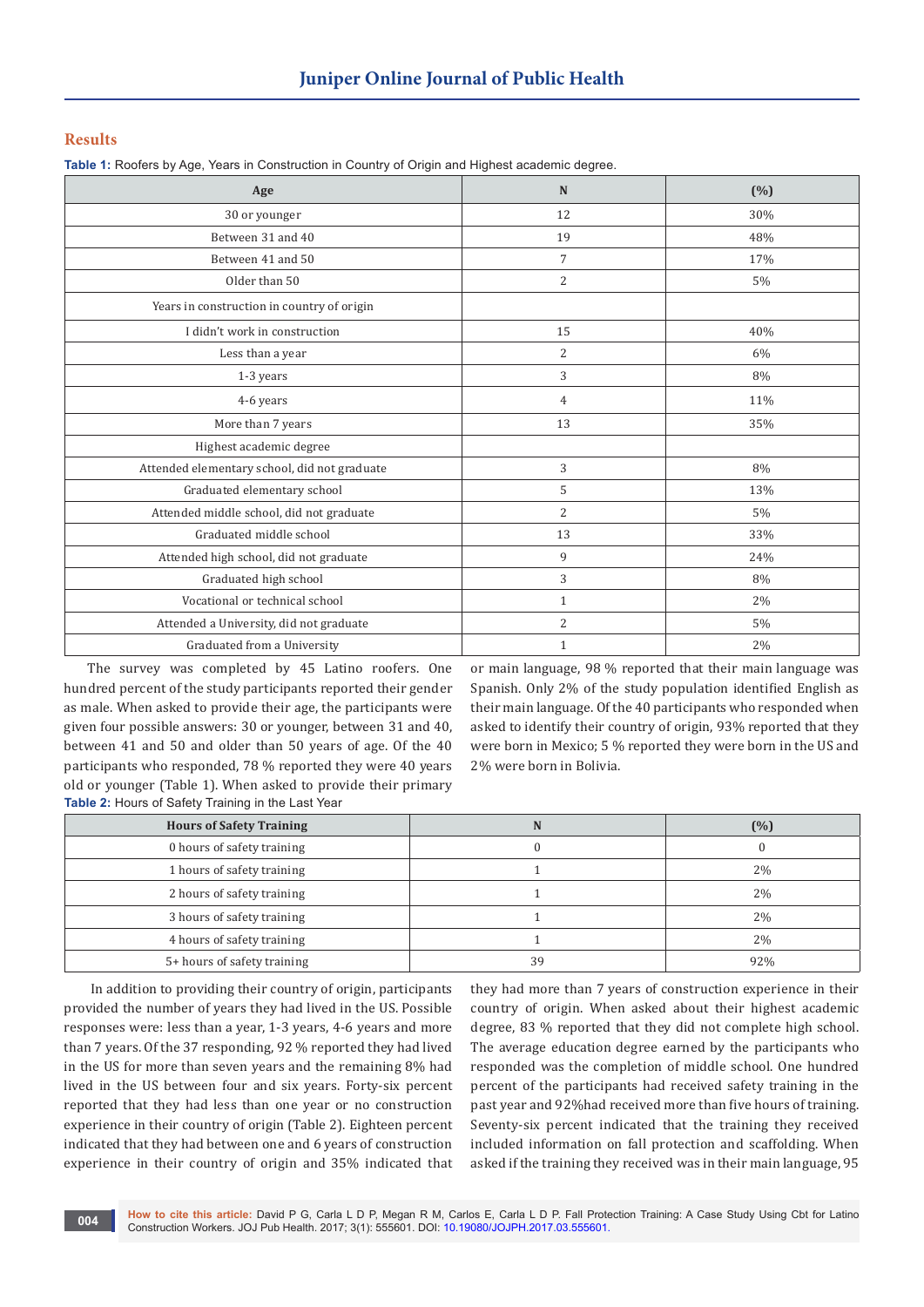% responded that the training was not presented in their main language. When asked to self-report their ability to speak and read English the participants were given a scale of 1-5 where: 5 were excellent and 1 was poor. Forty percent reported their ability to speak English as poor. In response to their ability to

read Spanish, 37 % responded that their ability to read Spanish was excellent. The remaining responses varied equally from regular to very good.

a. Video Reactions



Section II of the survey focused on the participants' reactions to the video (Figure 2). The participants were given a rating Liker scale of  $5 =$  totally agree,  $4 =$  Agree,  $3 =$  neither agree nor disagree,  $2 = Disagree$  or  $1 = totally disagree$ . When asked if they, "Liked the video", 41 participants provided responses; 93 % agreed with the statement and seven percent neither agreed nor disagreed. Overall, the participants agreed with the statement, rating the video an average score of 4.7 out of a possible 5.0. Ninety-five percent agreed with the statement "The video was interesting," and 5 % neither agreed nor disagreed. On the given scale of 1-5 points, the participants scored the video an average of 4.7 out of 5.0.Of the 40 participants who provided responses to whether "The video was easy to follow and understand,"100 % agreed or totally agreed with an average score of 4.85 out of a possible 5.0.Thirty-nine participants responded to whether they agreed with the statement "The video had a good balance of knowledge and entertainment." The majority (93 %) of the participants agreed, 2% neither agreed nor disagreed and 5% disagreed. Overall the participants gave the video an average score of 4.6/5.0 for balance. The final question used to assess the participants' reaction to the video inquired as to whether or not they would recommend the video to their peers or supervisors. Forty-two participants responded giving the video a score of 4.7/5.0. Ninety-five percent of the participants agreed they would recommend the video. The remaining 5 % of the participants neither agreed nor disagreed.

Following the completion of the video CBT, the participants were asked to respond to three questions: what did you like the most about the video?; what did you like least about the video? And what would you change about the video? Thirtynine participants provided written responses describing what they liked most about the video; 10 participants simply stated that they liked "all" of the video. Eleven participants liked the safety content of the video, providing answers such as "the safety instructions," or that they liked "the way (characters in

the video) always talks about safety at work," how "everyone speaks of job safety," and the way the characters "speak up about safety." Other noteworthy answers included "(the video is) easy to understand with humor" and that "everything was in my language."The second written question provided written answers on what the participants liked the least about the video. Of the 27 participants who responded, four stated they did not dislike anything about the video responding with "nothing," I "liked everything" or that "it seemed appropriate." Another common response was "volume" or "audio," as they did not like the volume of the video and thought it was not loud enough for the participants to hear from a distance. One participant disliked the length of the video responding that it was "very short." Another participant disliked that the video "only talked about scaffolding," and one participant liked the "worker insecurity" the least. The most common topic in the answers provided by the participants on what they liked the least about the video was in reference to the characters. Seven participants disliked the "characters" in general, the "accent" of the characters or their "emotions." Twenty-three subjects indicated that they would change "nothing" about the video while five participants would change the "characters" either in general or so "that they move their bodies" or show "respect" and "not use nicknames." Another participant would change the video to make it "longer" by adding "a little more on stairs."

#### b. Cultural Relevance

The third section of the survey focused on the cultural relevance of the fall protection video using the same Liker scale as the video reactions section. Of the 38 participants who provided responses to whether "The characters in the video were like my colleagues and me," 79 % of the participants agreed. Thirteen percent of the participants neither agreed nor disagreed, and8 % disagreed. Overall, the participants agreed with the statement, rating the video an average score of 4.2 out of a possible 5.0 (Figure 2). When asked if the "events in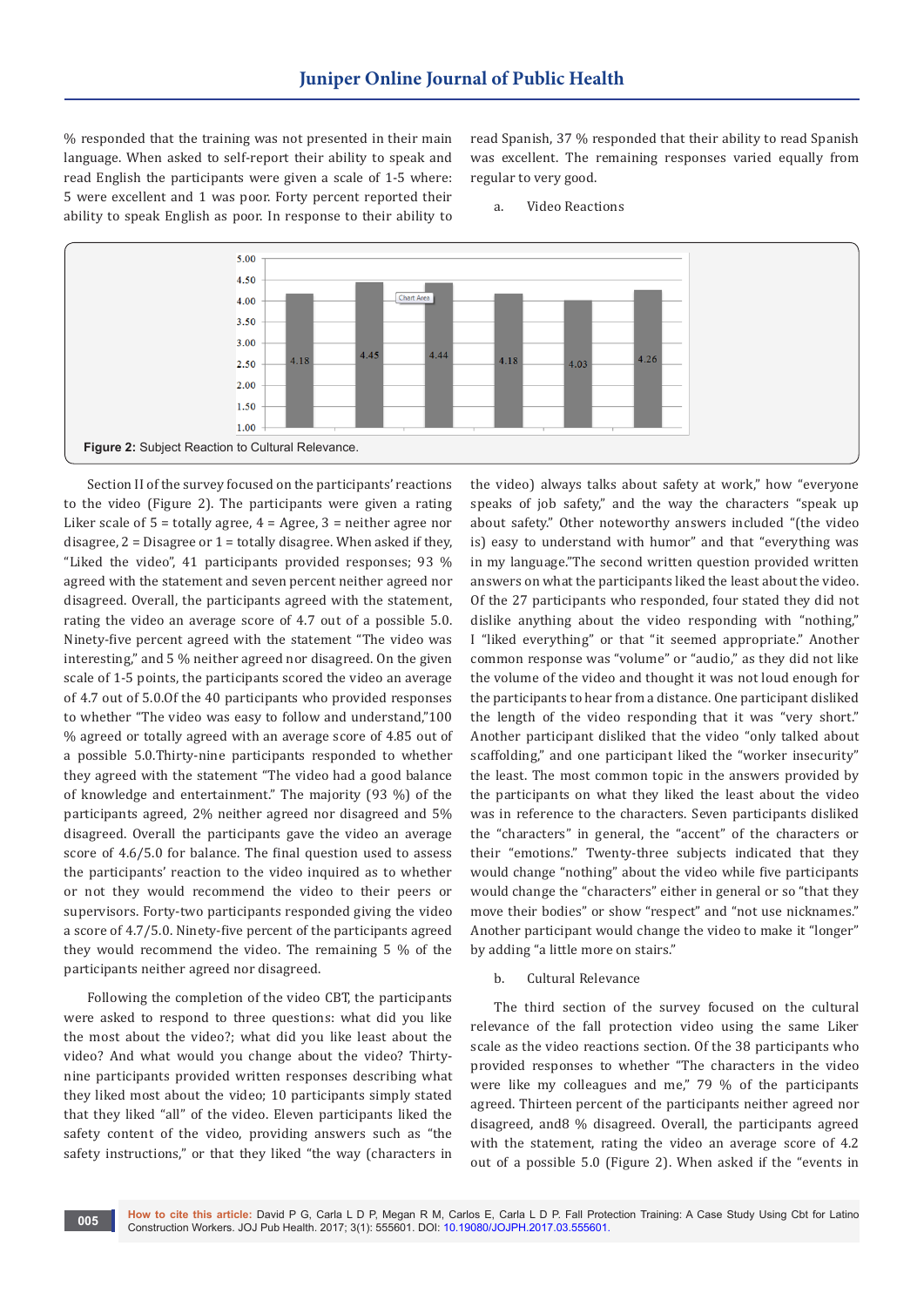the video look like things that have happened to me at work", 87 % agreed with the statement, while 10 % neither agreed nor disagreed and 3 % disagreed. Overall, the participants agreed with the statement, rating the video an average score of 4.5 out of a possible 5.0. Eighty-seven percent of the participants who responded to the statement "I have been or worked in setting like the ones represented in the video" agreed with the statement. Ten percent neither agreed nor disagreed and 3 % disagreed. On the given scale of 1-5 points, the participants scored the video an average of 4.4 out of 5.0, expressing they had been or worked in a setting similar to the one portrayed in the video. When asked if "events from the video could take place this year", 79 % agreed with the statement and 13 % neither agreed nor disagreed. Eight percent of the participants reported that they totally disagreed. Overall, the participants agreed with the statement, rating the video an average score of 4.2 out of a possible 5.0.The final question intended to determine if the video was culturally relevant provided whether or not the participants agreed that "the characters in the video talked like my colleagues and me." Thirty-eight participants responded, giving the video a score of 4.0/5.0. Of the 38 responses, 68 % of the participants agreed the characters talked like them and their colleagues, while 18 % neither agreed nor disagreed and 14 % disagreed. At the end of the survey each participant was given the opportunity to provide additional comments. All of the participants who provided more input gave positive and constructive responses. One participant shared that they thought the video was "good for orientation" and another asked for "more examples."

c. Pre and Post Fall Protection and Scaffold Use

To evaluate knowledge gain on the subject of scaffold safety, the evaluation process included pre and post-video tests. The technical questions asked were directly associated with OSHA regulations. The questions included in the pre- and post-video test were identical. A total of 41 questions were asked in nine areas of fall protection and scaffold safety. The breadth of question represented common Positive differences in pre and post scores were seen in all technical areas with significant differences, P-value < 0.05, in three questions relating to strong winds (p-value < 0.05), scaffold inspection (p-value 0.03), and guard rails (p-value < 0.05). Overall, 20 questions showed gains in knowledge retention. Results also demonstrated diminished scores in one technical area and in 8 questions overall.

#### **Discussion**

The purpose of this pilot study was to develop, administer and evaluate the appropriateness and effectiveness of a CBT session comprised of five minute video training addressing fall protection and scaffold use among Latino roofers in the Denver metro area of Colorado. Results provide lessons learned and were helpful in characterizing Latino worker feedback, measuring parameters of effectiveness and garnering ideas for developing improved approaches for future safety training for Latino construction workers. Prior research has established the need

to develop culturally- and language-appropriate safety training for Latino construction workers. The present study confirms the need to not only to develop culturally appropriate safety training but, also to consider alternative measurement methods and approaches used when evaluating training effectiveness among Latino construction workers. We now believe that this sub-group of construction workers, immigrant and/or US native born Latinos, may require alternative evaluation methods to detect changes in safety awareness and knowledge gains.

The results of the knowledge test indicate that participants have adequate technical knowledge about the OSHA regulations regarding fall prevention and that our training added little to their knowledge level. We believe that this may be an artifact and not be representative of actual knowledge gains but reflective of our measurement methods because of the mixture of small gains and losses in scores. Among most responses changes were non-existent, small and not significant. We found significant positive gains in only three technical areas. We also believe that while short duration training exposures have become popular in recent years, more research is needed to understand their true effectiveness on knowledge and behavior changes. As ICTs become increasing more popular for safety training among various industries, consideration and inclusion of cultural relevance must be included to maximize communication and adoption of safe work behaviors.

To achieve a more effective safety culture and learning, subjects need to feel that they can master the content, find value related to their jobs, be supported by their employer and that the assessment methods are accurate [24,25]. While reactions to the training were overwhelmingly positive, there had been no effort to obtain information regarding skill assessment feedback, expectancies or career and job attitudes that may have influenced subject's motivations to learn and to identify and develop optimal assessment methods. We believe that worker feedback about evaluation, oral interviews and administration of the pre and post assessment may have been a more effective evaluation method. Salas and Cannon-Bowers [26] stated that effective training needed key factors: Trainee contribution to the experience, engagement and participation and preparation to maximize the event.

This study evaluated 45 male Latino roofers working in Central and Northern Colorado. Our findings identify a maledominated trade and are consistent with published finding by others about the construction industry. Female's makeup less than 5% of laborers and less than 10 % of all workers in the construction industry [27]. Our study identified 78% of roofers to be40 years or younger, consistent with other investigators that reported 63% of the Latino workforce in the US was between 18 and 41 years of age [28]. The present study found that 93%of subjects reported that they were born in Mexico, 5% reported they were born in the US, and 2% were born in Bolivia. These findings were corroborated by other studies, which identified that approximately 60% of Latinos were born outside the US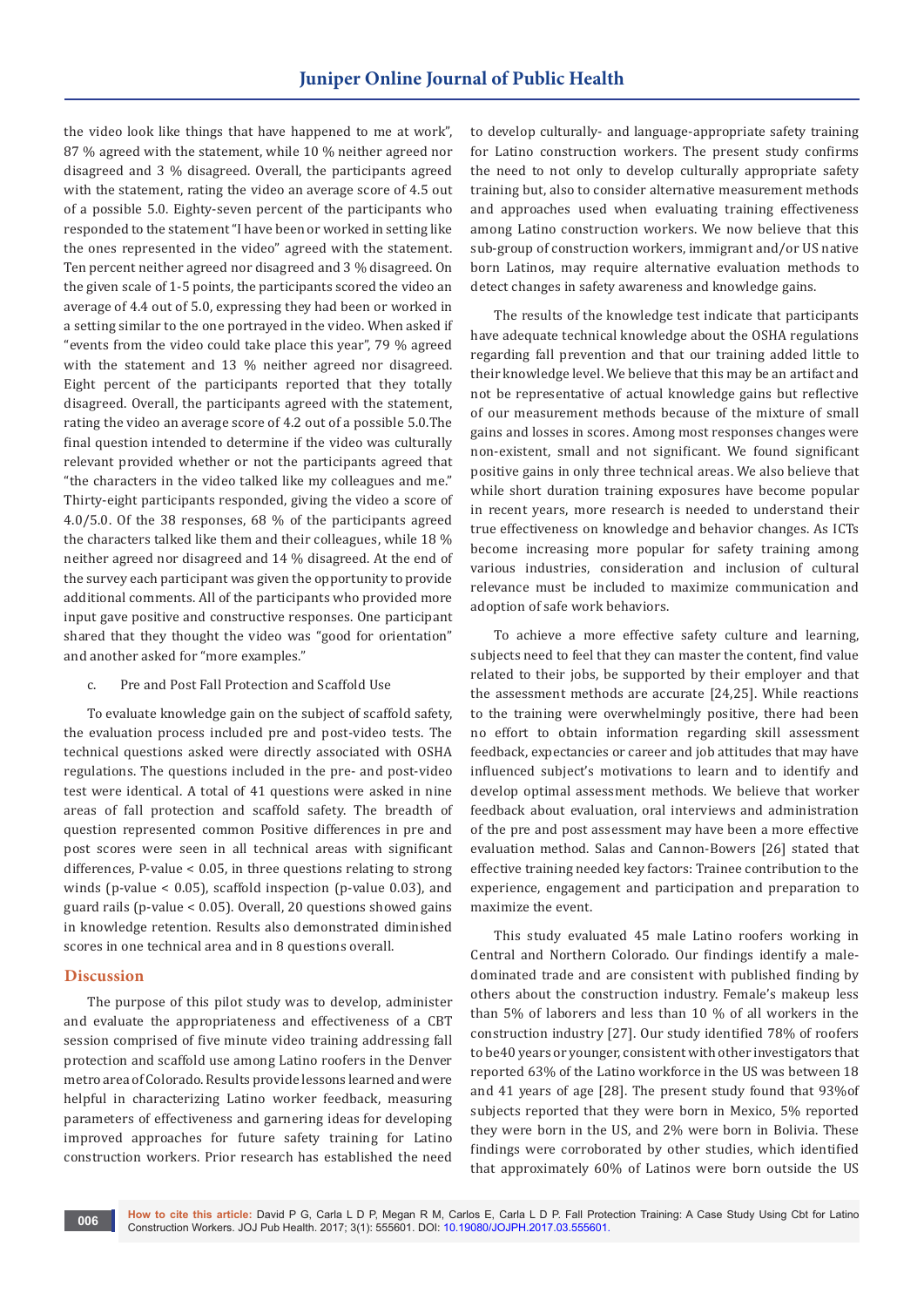Forty-six percent reported that they had less than one year or no construction experience in their country of origin. Similar results were reported by Canales et al. that reported 51% of Latino workers had less than one year of experience in construction prior to moving to the US. Our study population revealed that 83% had not completed high school and represented a higher proportion than reported by others at 41.

An impressive 100% of participants reported that they had received safety training in the past year and 92% had received more than five hours of training. In addition, 76% indicated the training included information on fall protection and scaffolding. This may also explain, in part, our lack of significant measurable gains in knowledge. As shown in the pre-test, participants had an adequate level of technical knowledge regarding OSHA regulations as they relate to fall prevention prior to our intervention. Results from our case study cannot be generalized, since this company may have a greater level of commitment to safety training than the usual roofing company. However, it was contrary to find that only 5%indicated that the training was presented in their main language. In our review of the literature, it was reported that 20 % of safety trainings were delivered in the worker's native language other than English. Eighty-five percent of the roofers surveyed reported their ability to speak English as regular or bad. These results are somewhat consistent with other investigators that have identified over one-third of Latino construction workers only spoke Spanish. Nearly half of our study population reported their ability to read English as regular and 40% was bad. This finding is also consistent with published literature reports that 42% of foreign-born Latino workers cannot read English at all (Evia C). Ninety-eight percent of the participants in this study reported their main language as Spanish, when asked to rate their ability to read Spanish the average response was "very good." This finding is consistent with the published literature, which reports that a small, but significant, portion of Latino construction workers are illiterate in their own language and that individuals with lower literacy rates can read, but have difficulty in doing so [29].

The training platform, content, delivery, language and cultural compatibility were viewed as positive by nearly all respondents. Eleven participants liked the safety element of the video providing answers such as "the safety instructions," that they liked "the way they always talk about safety at work," how "everyone speaks of job safety," and the way the characters "speak up about safety." Other noteworthy answers included "easy to understand with humor" and that "everything was in my language."These responses about what they liked most about the video were consistent with prior research that suggested that on the job safety training be conducted in the subject's main language by a native speaker. Feedback was also positive, with nearly 80% of all respondents approving of the use of characters depicting Latino workers; "The characters in the video were like my colleagues and me."Overall, the participants agreed with the cultural relevance of the video an overall average score of 4.3

out of a possible 5.0.The results of this study were consistent with many of the findings in the published literature. One of the most common barriers to Latino construction worker safety training is the language barrier between the workers and their supervisors Canales, et al., which is directly related to the lack of formal education (Fox & Livingston ; Brunette,)and low literacy rates. (Brunette) The educational training video utilized in this study was in Spanish in contrast to the 9% of the participants reported that the safety training they received in the last year was not presented in their main language.

Research conducted on the participants' reactions to ICTs supported our approach in this follow up study One additional training technique advocated was to create an intervention that would leave a lasting impression by including an element of entertainment [30]. This study implemented this suggestion and the participants' reactions supported this technique with the analysis of whether they like the video. The participants rated the video a score of 4.7/5.0 in strong agreement to the statement "I liked the video" and backed their reactions with positive statements such as: I liked how the video was "easy to understand with humor" and "the way the characters always talk about safety at work."

#### **Limitations**

This study had numerous limitations. The study was conducted at a single company in northern Colorado and not randomly selected. The findings may not represent Latino construction workers at different companies or in other regions of the country. Colorado is home to approximately 2 % of the Latino population in the US [31] making it implausible to make generalizations for the population as a whole. In addition, the study was limited by the small sample size  $n = 45$ . A larger sample would have been more robust and representative of the population and industry. The sample was not random and obtained through convenience sampling using a company who had an existing relationship with the university. The company may represent a firm who provided more safety training than most firms and thus biased our result toward the null. There may be a better method for collecting the pre and post video data to account for the low literacy rate of the targeted population. Additional limitation in this study was the reliance on self-report responses by the participants and the potential presence of recall and information bias. This may also explain the absence of measurable differences in pre and post scores. Self-reported data that is not independently verified typically has a high chance of error as individuals may provide information they perceive as socially desirable [32-38].

#### **Conclusion**

This study demonstrates that Latino construction workers at a roofing company in Colorado liked the use of an educational video in CBT as a method of training and reported that the video was culturally appropriate. The positive reactions to the training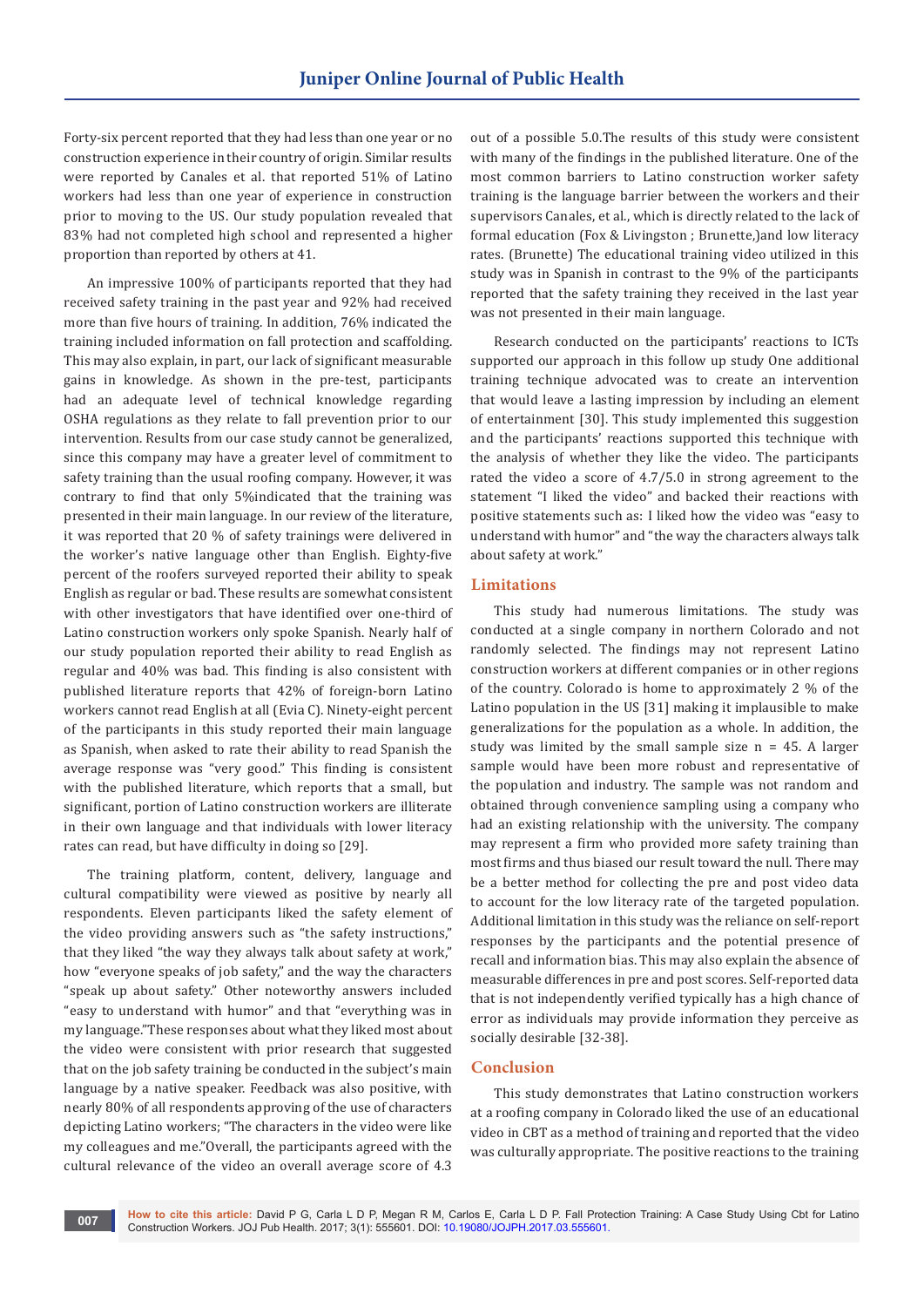intervention are encouraging and support ICTs for training Latino construction workers. The written assessment methods did not support significant, broad and measurable knowledge gains as expected and represent a limitation in study methods. We believe that this is a major lesson learned and will drive our rationale for alternative assessment methods in future work. On average, the participants in this study self-reported their ability to read Spanish as "good;" however, we did not seek feedback in the development of the assessment tool or compare written to oral assessment methods. The ICTs used in this study elicited positive feedback from workers, demonstrated effective communication, was culturally appropriate and include valuable content for training Latino construction workers.

The number of Latinos workers in the construction industry is continually increasing and the need for effective training techniques is critical. Of paramount concern, is that the difference between effective and ineffective training may lead to unsafe behaviors that result in injury, pain and suffering, death and lost profits. Future studies should include the collaborative model advocated in previous publications including worker feedback in for all phases of training through evaluation. Future research should evaluate the use of verbally administered surveys, by a Spanish-speaking field investigators rather than the use of written versions. A text free means of collecting data such as verbal questions and responses has the potential to be a useful application for an illiterate or semiliterate participant in a study to provide their responses (Medhi, Sagar, & Toyama). Our goal is to develop effective methods for training Latino construction workers and diminish their disproportionate injury and death.

#### **Acknowledgement**

This work was made possible in part by Grant Number T42OH009229-04 from CDC NIOSH Mountain Plains Education and Research Center. Its contents are solely the responsibility of the authors and do not necessarily represent the official views of the CDC NIOSH and MAP ERC. This work was also sponsored by the Virginia Tech Innovation Center for Construction Safety and Health Research. Little People® Construction Worker figures used with permission of Fisher-Price Inc., East Aurora, New York 14052.

#### **References**

- 1. [Dong XS, Wang X, Largay JA, Platner JW, Stafford E, et al. \(2014\) Fatal](https://www.ncbi.nlm.nih.gov/pubmed/24890625)  [fall in the U.S. residential construction industry. American Journal of](https://www.ncbi.nlm.nih.gov/pubmed/24890625)  [Internal Medicine.](https://www.ncbi.nlm.nih.gov/pubmed/24890625)
- 2. [Anderson J, T Hunting, KL, Welch LS \(2000\) Injury and Employment](https://www.ncbi.nlm.nih.gov/pubmed/10693079)  [Patterns Among Hispanic Construction Workers. Journal of](https://www.ncbi.nlm.nih.gov/pubmed/10693079)  [Occupational and Environmental Medicine 42\(2\): 176-186.](https://www.ncbi.nlm.nih.gov/pubmed/10693079)
- 3. [Gilkey D, Lopez del Puerto C, Chen P, Rosecrance J \(2013\) Comparative](https://www.researchgate.net/publication/263964604_)  [Analysis of Safety Culture and Risk Perceptions Among Latino and Non](https://www.researchgate.net/publication/263964604_)  [Latino Workers in the Construction Industry. Journal of Safety, Health](https://www.researchgate.net/publication/263964604_)  [and Environmental Research 9\(2\): 94-104.](https://www.researchgate.net/publication/263964604_)
- 4. [Gilkey D, Lopez del Puerto C, Keefe T, Bigelow P, Herron, et al. \(2012\)](https://www.researchgate.net/publication/233727507_Comparative_Analysis_of_Safety_Culture_Perceptions_Among_HomeSafe_Managers_and_Workers_in_Residential_Construction)  [Safety Culture in Residential Construction: Managers vs Workers.](https://www.researchgate.net/publication/233727507_Comparative_Analysis_of_Safety_Culture_Perceptions_Among_HomeSafe_Managers_and_Workers_in_Residential_Construction)

[Journal of Construction Engineering and Management \(138\): 1044-](https://www.researchgate.net/publication/233727507_Comparative_Analysis_of_Safety_Culture_Perceptions_Among_HomeSafe_Managers_and_Workers_in_Residential_Construction) [1052.](https://www.researchgate.net/publication/233727507_Comparative_Analysis_of_Safety_Culture_Perceptions_Among_HomeSafe_Managers_and_Workers_in_Residential_Construction)

- 5. [Evia C, Patriarca A \(2012\) Beyond compliance: Participatory](http://citeseerx.ist.psu.edu/viewdoc/download?doi=10.1.1.895.3546&rep=rep1&type=pdf)  [translation of safety communication for Latino construction workers.](http://citeseerx.ist.psu.edu/viewdoc/download?doi=10.1.1.895.3546&rep=rep1&type=pdf)  [Journal of Business and Technical Communications 26: 340-367.](http://citeseerx.ist.psu.edu/viewdoc/download?doi=10.1.1.895.3546&rep=rep1&type=pdf)
- 6. [Olbina S, Hinze J, Ruben M \(2011\) Safety in Roofing: Practices of](http://www.abve.net/Assets/Roofer_article_Profes_Safety_full%20article.pdf)  [Contractors That Employ Hispanic Workers. Professional Safety p. 44-](http://www.abve.net/Assets/Roofer_article_Profes_Safety_full%20article.pdf) [52.](http://www.abve.net/Assets/Roofer_article_Profes_Safety_full%20article.pdf)
- 7. [Evia C, Patriarca A \(2012\) Beyond compliance: Participatory](http://citeseerx.ist.psu.edu/viewdoc/download?doi=10.1.1.895.3546&rep=rep1&type=pdf)  [translation of safety communication for Latino construction workers.](http://citeseerx.ist.psu.edu/viewdoc/download?doi=10.1.1.895.3546&rep=rep1&type=pdf)  [Journal of Business and Technical Communications 26: 340-367.](http://citeseerx.ist.psu.edu/viewdoc/download?doi=10.1.1.895.3546&rep=rep1&type=pdf)
- 8. [Williams Q, Ochsner M, Marshall E, Kimmel L, Martino C \(2010\) The](https://www.ncbi.nlm.nih.gov/pubmed/20630277)  [impact of peer-led participatory health and safety training programs](https://www.ncbi.nlm.nih.gov/pubmed/20630277)  [for Latino day laborers in construction. Journal of Safety Research 41:](https://www.ncbi.nlm.nih.gov/pubmed/20630277)  [253-261.](https://www.ncbi.nlm.nih.gov/pubmed/20630277)
- 9. [Forst L, Ahonen E, Zanomi J, Jolloway Beth, A, Oachner, et al. \(2013\)](https://www.ncbi.nlm.nih.gov/pubmed/23533016)  [More than training: Community-Based participatory research to](https://www.ncbi.nlm.nih.gov/pubmed/23533016)  [reduce injuries among Hispanic construction workers. American](https://www.ncbi.nlm.nih.gov/pubmed/23533016)  [Journal of Industrial Medicine 56: 827-837.](https://www.ncbi.nlm.nih.gov/pubmed/23533016)
- 10. [Canales AR, Arbelaez M, Vasquez E, Aveiga F, Strong K, et al. \(2009\)](https://scholar.google.com/citations?user=cPhbR9wAAAAJ&hl=ja)  [Exploring Training Needs and Development of Construction Language](https://scholar.google.com/citations?user=cPhbR9wAAAAJ&hl=ja)  [Courses for American Supervisors and Hispanic Craft Workers. Journal](https://scholar.google.com/citations?user=cPhbR9wAAAAJ&hl=ja)  [of Construciton Engineering and Management 135\(5\): 387-396.](https://scholar.google.com/citations?user=cPhbR9wAAAAJ&hl=ja)
- 11. [Brunette MJ \(2005\) Development of Educational and Training](https://www.ncbi.nlm.nih.gov/pubmed/15958883)  [Materials on Safety and Health: Targeting Hispanic Workers in the](https://www.ncbi.nlm.nih.gov/pubmed/15958883)  [Construction Industry. Family Community Health 28\(3\): 253-266.](https://www.ncbi.nlm.nih.gov/pubmed/15958883)
- 12. Robotham G (2001) Safety Training That Works. American Society of Safety Engineers pp. 33-37.
- 13. ASSE (2004) Hispanic Outreach. Professional Safety p. 49.
- 14. [Olbina S, Hinze J, Ruben M \(2011\) Safety in Roofing: Practices of](http://www.abve.net/Assets/Roofer_article_Profes_Safety_full%20article.pdf)  [Contractors That Employ Hispanic Workers. Professional Safety p. 44-](http://www.abve.net/Assets/Roofer_article_Profes_Safety_full%20article.pdf) [52.](http://www.abve.net/Assets/Roofer_article_Profes_Safety_full%20article.pdf)
- 15. [Goodrum PM, Dai J \(2005\) Differences in Occupational Injuries,](http://www.scirp.org/(S(oyulxb452alnt1aej1nfow45))/reference/ReferencesPapers.aspx?ReferenceID=753445)  [Illnesses, and Fatalities among Hispanic and Non Hispanic Construction](http://www.scirp.org/(S(oyulxb452alnt1aej1nfow45))/reference/ReferencesPapers.aspx?ReferenceID=753445)  [Workers. Journal of Construction Engineering and Management pp.](http://www.scirp.org/(S(oyulxb452alnt1aej1nfow45))/reference/ReferencesPapers.aspx?ReferenceID=753445)  [1021-1028.](http://www.scirp.org/(S(oyulxb452alnt1aej1nfow45))/reference/ReferencesPapers.aspx?ReferenceID=753445)
- 16. [Brunette MJ \(2004\) Construction Safety Research in the United States](https://www.ncbi.nlm.nih.gov/pubmed/15314054)  [Targeting the Hispanic Workforce. Injury Prevention 10\(4\): 244-248.](https://www.ncbi.nlm.nih.gov/pubmed/15314054)
- 17. Center for Construction Research and Training (CPWR) (2013). Contraction Chart book.
- 18. [Anger WK, Stupfel J, Ammerman T, Tamulinas A, Bodner T, et al. \(2006\)](https://papers.ssrn.com/sol3/papers.cfm?abstract_id=947001)  [The Suitability of Computer-Based Training for Workers with Limited](https://papers.ssrn.com/sol3/papers.cfm?abstract_id=947001)  [Formal Education A Case Study from the US Agricultural Sector.](https://papers.ssrn.com/sol3/papers.cfm?abstract_id=947001)  [International Journal of Training and Development 10\(4\): 269-276.](https://papers.ssrn.com/sol3/papers.cfm?abstract_id=947001)
- 19. [Janicak C \(2013\) Occupational fatalities involving Hispanic workers](https://www.scirp.org/journal/PaperInformation.aspx?PaperID=29135)  [in he construction industry. Open Journal of Safety Science and](https://www.scirp.org/journal/PaperInformation.aspx?PaperID=29135)  [Technology 3: 1-7.](https://www.scirp.org/journal/PaperInformation.aspx?PaperID=29135)
- 20. [Greenbaum J, Kyng M \(1991\) Preface: Memories of the past. Hilldale](https://www.crcpress.com/Design-at-Work-Cooperative-Design-of-Computer-Systems/Greenbaum-Kyng/p/book/9780805806120)  [New Jersey: CRC Press.](https://www.crcpress.com/Design-at-Work-Cooperative-Design-of-Computer-Systems/Greenbaum-Kyng/p/book/9780805806120)
- 21. [Spinuzzi C \(2005\) The methodology of participatory design. Technical](https://repositories.lib.utexas.edu/bitstream/handle/2152/28277/SpinuzziTheMethodologyOfParticipatoryDesign.pdf)  [Communication 52\(2\): 163-174.](https://repositories.lib.utexas.edu/bitstream/handle/2152/28277/SpinuzziTheMethodologyOfParticipatoryDesign.pdf)
- 22. [Creswell JW \(2009\) Research Design Qualitative, Quantitative,](https://archive.org/details/JohnW.CreswellResearchDesignQualitativeQuantitativeAndMixedMethodsApproachesSAGEPublicationsInc2009)  [and Mixed Methods Approaches. Thousand Oaks California: SAGE](https://archive.org/details/JohnW.CreswellResearchDesignQualitativeQuantitativeAndMixedMethodsApproachesSAGEPublicationsInc2009)  [Publications.](https://archive.org/details/JohnW.CreswellResearchDesignQualitativeQuantitativeAndMixedMethodsApproachesSAGEPublicationsInc2009)
- 23. [Creswell JW, Plano Clark VL \(2007\) Designing and conducting mixed](http://onlinelibrary.wiley.com/doi/10.1111/j.1753-6405.2007.00096.x/pdf)  [methods research. Thousand Oaks CA: Sage.](http://onlinelibrary.wiley.com/doi/10.1111/j.1753-6405.2007.00096.x/pdf)